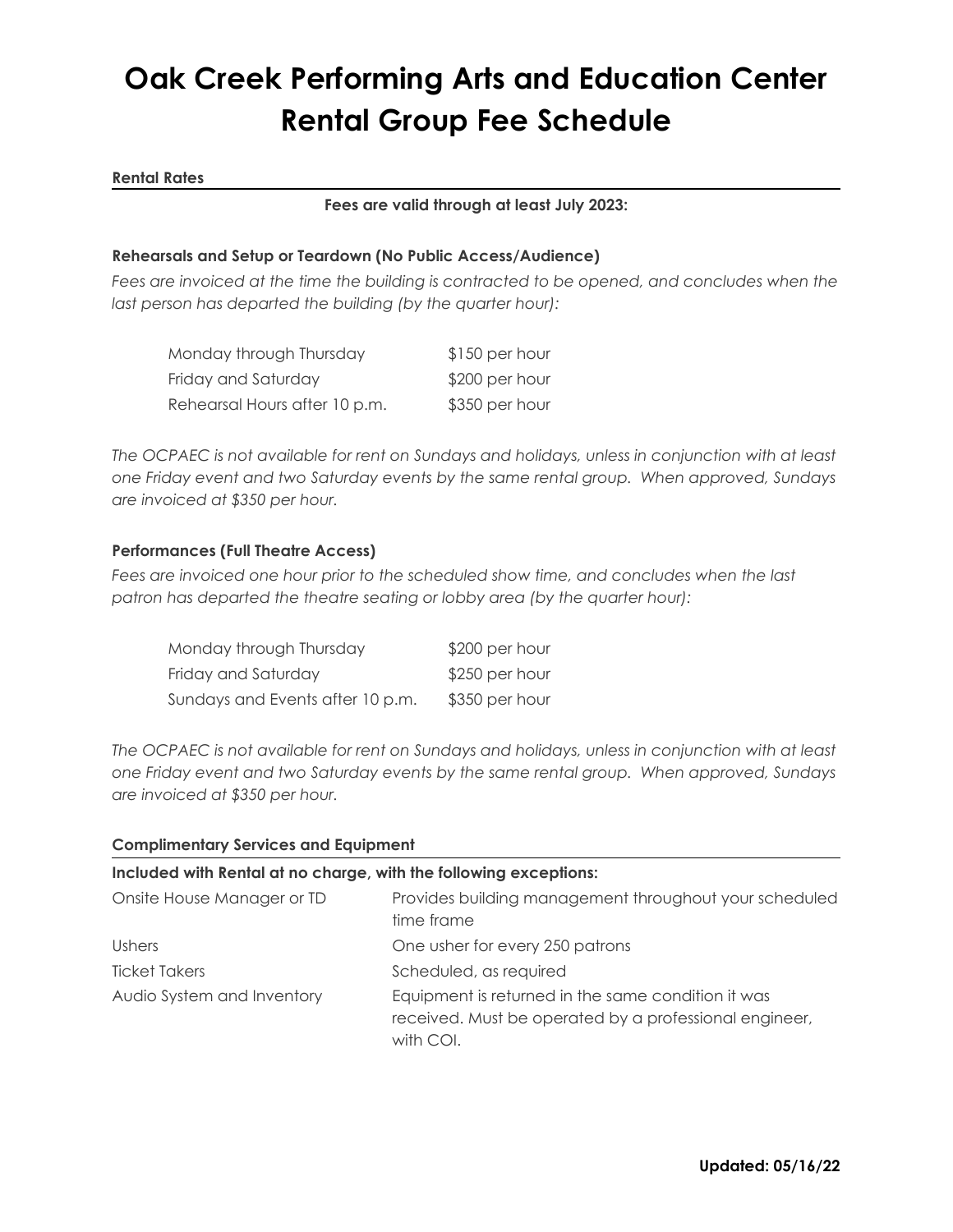## **Oak Creek Performing Arts and Education Center Rental Group Fee Schedule**

same condition it was received. Must be operated by a

Lighting System and Inventory House plot is restored and equipment is returned in the

professional board operator, with COI. Green Room Space must be restored before departure Chairs, Black (150) Renter sets and restores to proper racks Music Stands, Black (150) Renter sets and restores to proper racks Banquet Tables, 6' (7) Renter sets and restores to proper racks Pit Conductor Stand **Renter must request 1 month prior to event** Orchestra Shell and Cloud Renter must request two weeks prior to event Choral Risers (10) Renter must request two weeks prior to event

## **Additional Equipment and Fees**

| Lighting House Plot Restoration  | \$150                                                   |
|----------------------------------|---------------------------------------------------------|
| Grand Piano, Tuned               | \$150, first day (\$50 each consecutive additional day) |
| Theatre Pit Cover                | \$400 (Install and Removal)                             |
| <b>Choir Risers</b>              | \$125 (Install and Removal)                             |
| <b>Table Linen Cleaning</b>      | \$10, each (As needed)                                  |
| Gaffer Tape                      | \$20, per roll                                          |
| Spike Tape                       | \$6, per roll                                           |
| Snow Removal                     | \$450 each plow (Sundays and holidays)                  |
| Catering                         | At actual cost                                          |
| <b>Additional Dressing/Rooms</b> | \$6/Hr/Per Requested Room                               |
| Excessive Garbage Removal        | \$50/Per Room                                           |

## **Other**

Incidentals (damage, additional materials required, excessive cleaning, replacements, etc.) will be billed directly to the client at actual cost.

## **Staff and Services**

## **Audio, Lighting and Stage Technicians**

*The OCPAEC has a preferred vendor list for equipment as well as professional designers, technicians and stagehands/crew that are knowledgeable with our building and offer an impressive resume of design and technical talent to achieve any design for any type of performance. Technicians that are working within our in-house audio and lighting inventory with basic design needs start at the following hourly rates:*

| Audio Technician    | \$35, per hour (4-hour minimum) |
|---------------------|---------------------------------|
| Lighting Technician | \$35, per hour (4-hour minimum) |